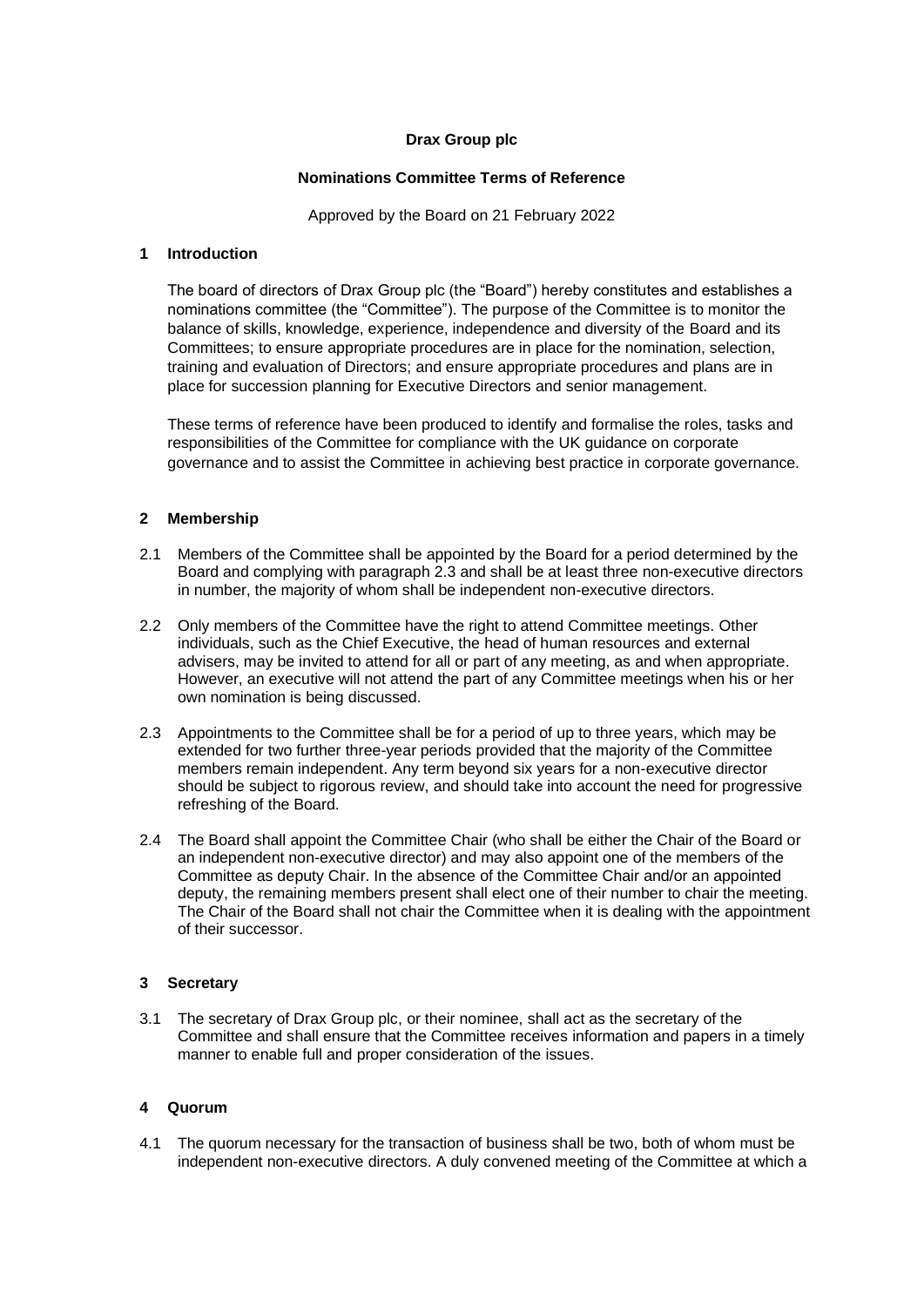quorum is present shall be competent to exercise all or any of the authorities, powers and discretions vested in or exercisable by the Committee.

### **5 Frequency of Meetings**

5.1 The Committee shall meet at least twice a year and at such other times as the Chair of the Committee shall require.

#### **6 Notice of Meetings**

6.1 Meetings of the Committee shall be summoned by the secretary of the Committee at the request of the Chair of the Committee. Unless otherwise agreed, notice of each meeting confirming the venue, time and date, together with an agenda of items to be discussed, shall be forwarded to each member of the Committee, any other person required to attend and all other non-executive directors, no later than three working days before the date of the meeting. Supporting papers shall be sent to Committee members and to other attendees as appropriate, at the same time.

# **7 Minutes of Meetings**

- 7.1 The secretary shall minute the proceedings and resolutions of all Committee meetings, including the names of those present and in attendance.
- 7.2 Minutes of Committee meetings shall be circulated promptly to all members of the Committee and the Chair of the Board and, once agreed, to all other members of the Board unless, in the opinion of the committee Chair, it would be inappropriate to do so.

#### **8 Engagement with shareholders**

8.1 The Chair of the Committee shall attend the annual general meeting prepared to respond to any shareholder questions on the Committee's activities. In addition, the Chair of the Committee should seek engagement with shareholders on significant matters related to the Committee's areas of responsibility.

#### **9 Duties**

- 9.1 The Committee shall:
	- 9.1.1 regularly review the structure, size and composition (including the skills, knowledge, independence, experience and diversity) required of the Board compared to its current position and make recommendations to the Board with regard to any changes;
	- 9.1.2 maintain an effective succession plan for Board and senior management based on merit and objective criteria and should promote diversity with regards to gender, social and ethnic backgrounds, cognitive and personal strengths. The succession plan should also demonstrate how it links to company strategy.
	- 9.1.3 be responsible for identifying and nominating, for the approval of the Board, candidates to fill Board vacancies as and when they arise;
	- 9.1.4 oversee the development of a diverse pipeline for succession, taking into account the challenges and opportunities facing the company, and the skills and expertise needed on the Board in the future;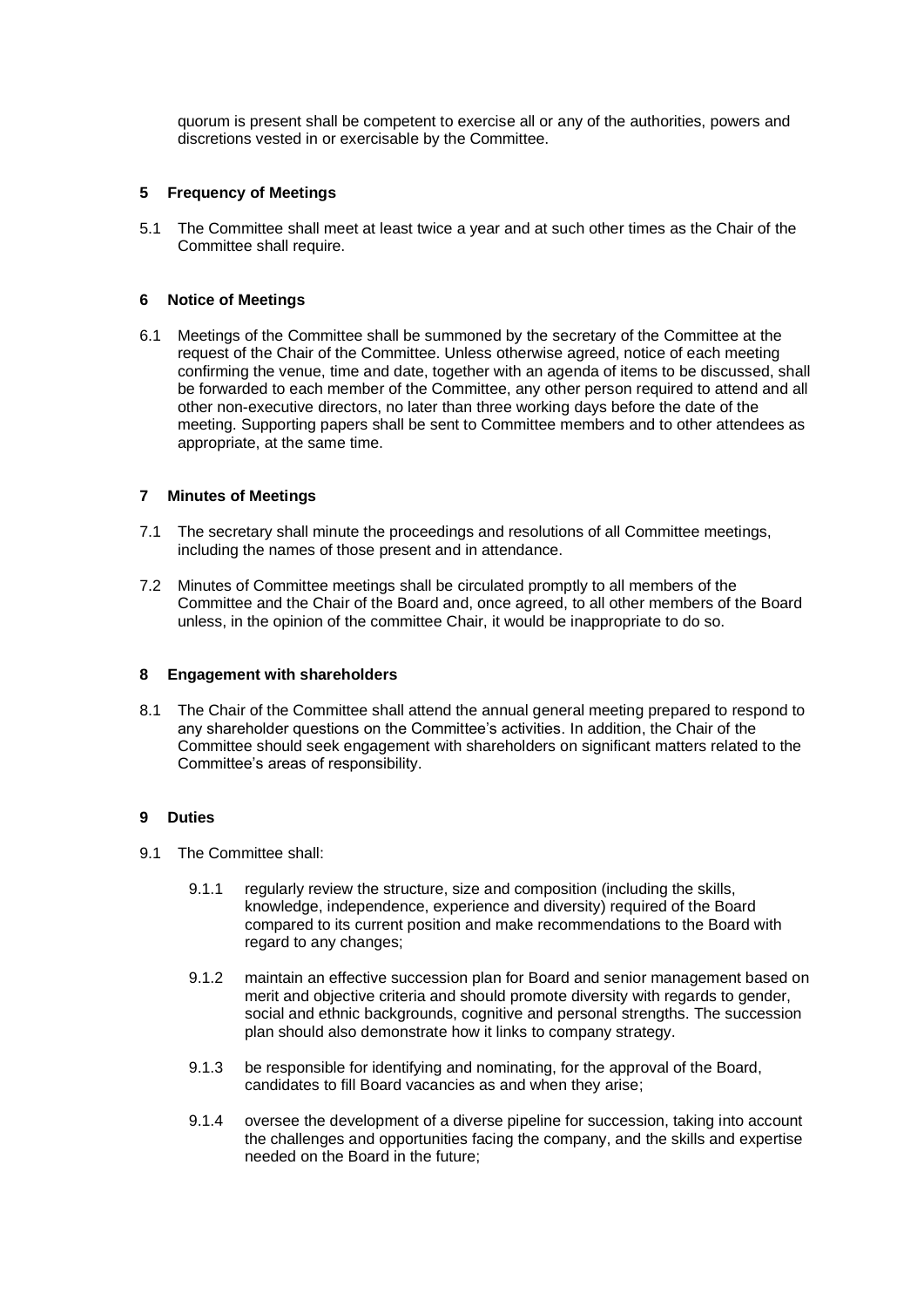- 9.1.5 work and liaise as necessary with all other committees of the Board;
- 9.1.6 before any appointment is made by the Board, evaluate the balance of skills, knowledge, experience and diversity on the Board, and, in the light of this evaluation, prepare a description of the role and capabilities required for a particular appointment. In identifying suitable candidates the Committee shall:
	- (a) use open advertising or the services of external advisers to facilitate the search;
	- (b) consider candidates from a wide range of appropriate backgrounds; and
	- (c) consider candidates on merit and against objective criteria, and with due regard to the benefits of diversity on the Board, taking care that appointees have enough time available to devote to that position;
- 9.1.7 take into account the provisions of the UK Corporate Governance Code (the "Code") and any regulatory requirements that are applicable to the company;
- 9.1.8 keep under review the leadership needs of the organisation, both executive and non-executive, with a view to ensuring the continued ability of the organisation to compete effectively in the marketplace;
- 9.1.9 keep up to date and fully informed about strategic issues and commercial changes affecting the company and the market in which it operates;
- 9.1.10 review the time required from non-executive directors sufficiently regularly to ensure the time attributed reflects the needs of the Board and its committees. Performance evaluation should be used to assess whether the non-executive directors are spending enough time to fulfil their duties;
- 9.1.11 before the appointment of a director, require the proposed appointee to disclose other significant time commitments and any additional future commitments should not be undertaken without prior approval of the Board. The proposed appointee should also disclose any other business interests that may result in a conflict of interest and require him or her to report any future business interests that could result in a conflict of interest. These must be authorised by the Board prior to appointment and any future business interests that could result in a conflict of interest must not be undertaken without prior authorisation of the Board;
- 9.1.12 ensure that on appointment to the Board, non-executive directors receive a formal letter of appointment setting out clearly what is expected of them in terms of time commitment, committee service and involvement outside board meetings; and
- 9.1.13 ensure that, on appointment to the Board, all directors receive an appropriate induction programme.
- 9.2 The Committee shall also make recommendations to the Board concerning:
	- 9.2.1 formulating plans for succession for both executive and non-executive directors and in particular for the key roles of Chair and Chief Executive;
	- 9.2.2 suitable candidates for the role of senior independent director;
	- 9.2.3 membership of the Audit and Remuneration Committees, in consultation with the chairs of those committees;
	- 9.2.4 the re-appointment of any non-executive director at the conclusion of their specified term of office having given due regard to their performance and ability to continue to contribute to the Board in the light of the knowledge, skills and experience required;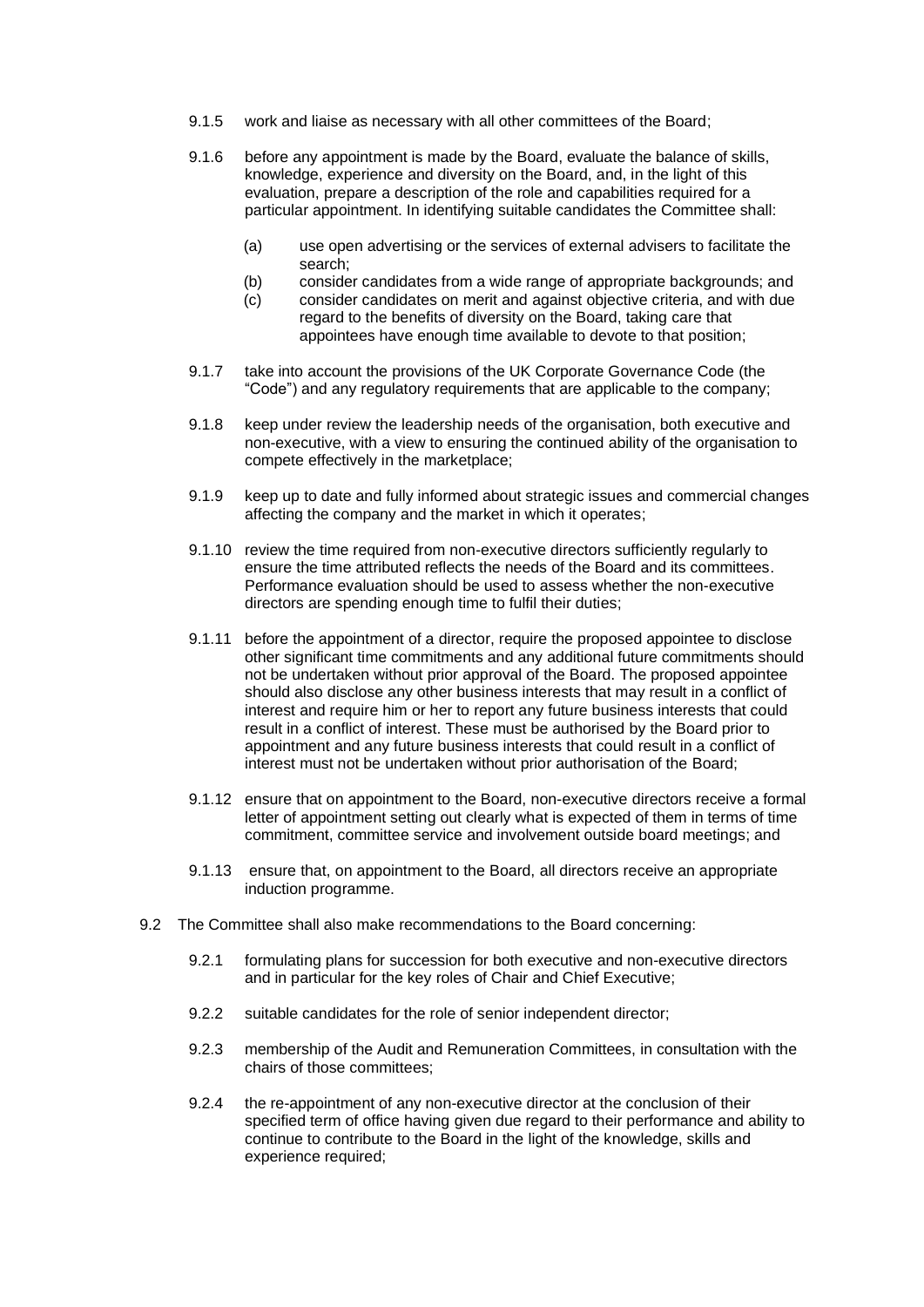- 9.2.5 the re-election by shareholders of directors under the annual re-election provisions in the UK Corporate Governance Code (the "Code") having due regard to their performance and ability to continue to contribute to the Board and the long-term success of the company in the light of the knowledge, skills and experience required, and the need for progressive refreshing of the Board (particularly in relation to directors being re-elected for a term beyond six years);
- 9.2.6 any matters relating to the continuation in office of any director at any time including the suspension or termination of service of an executive director as an employee of the company subject to the provisions of the law and their service contract; and
- 9.2.7 the appointment of any director to executive or other office other than to the positions of Chair and Chief Executive, the recommendation for which would be considered at a meeting of the Board. In considering the appointment of the Chair and Chief Executive the Board may have regard to, but not necessarily act in accordance with, a recommendation from the Committee.
- 9.3 The Committee shall:
	- 9.3.1 arrange for periodic reviews of its own performance and, at least once a year, review its performance, constitution and terms of reference to ensure it is operating at maximum effectiveness and recommend any changes it considers necessary to the Board for approval; and
	- 9.3.2 ensure that the evaluation of the Board and its effectiveness is externally facilitated at least every three years, and shall review the results of the Board performance and Board effectiveness evaluation process that relate to the composition of the Board. The external facilitator shall be identified in the annual report and a statement made confirming whether the external facilitator has any other connections with the Group.

#### **10 Reporting Responsibilities**

- 10.1 The Committee Chair shall report formally to the Board on its proceedings after each meeting on all matters within its duties and responsibilities.
- 10.2 The Committee shall make whatever recommendations to the Board it deems appropriate on any area within its remit where action or improvement is needed.
- 10.3 The Committee shall produce a report to be included in the annual report about its activities, the process used to make appointments and explain if external advice or open advertising has not been used. The report should include:

10.3.1 a statement of the Board's policy on diversity and inclusion, any measurable objectives that it has set for implementing the policy, linkage to Company strategy and progress on achieving the objectives;

10.3.2 the process used in relation to appointments, its approach to succession planning and how both support the development of a diverse pipeline together with an explanation of the Board's attention to diversity and inclusion and how this has supported and informs the delivery of the Company's strategy and objectives;

10.3.3 how Board evaluation has been conducted, the nature and extent of an external evaluator's contact with the Board and individual directors, the outcomes and actions taken, and how it has influenced or will influence Board composition;